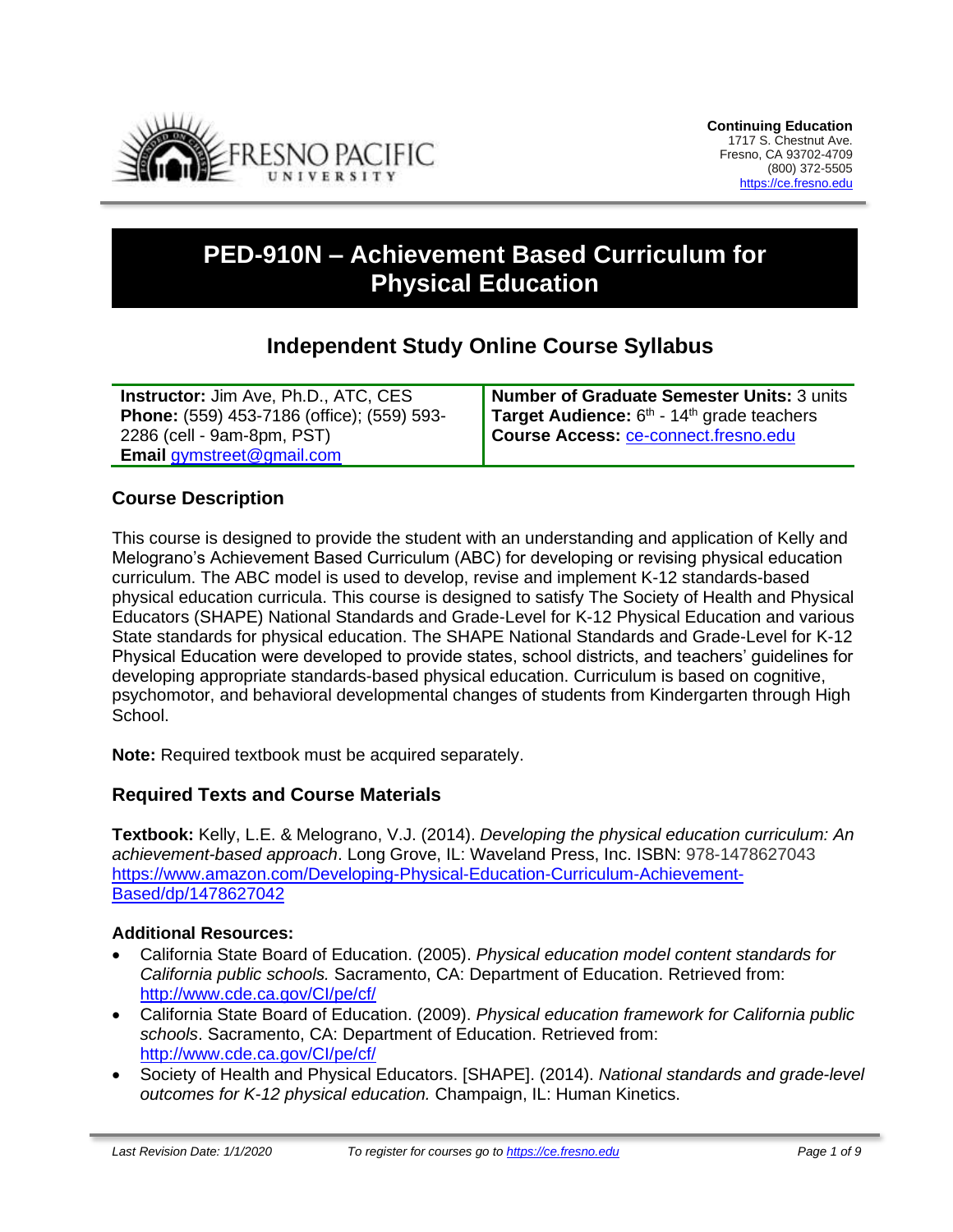**Note:** Students are responsible for purchasing their own textbook, analyzing the content, and applying what they learned to the course assignments. You are welcome to purchase used, ebook, or new versions to save money. You can order the book directly from the publisher or from one of several discount aggregators (for example): [http://books.nettop20.com](http://books.nettop20.com/)

**Online Resources:** Relevant online resources that support the course content and encourage further investigation will be available throughout the course assignments. Active hyperlinks are utilized throughout the course and will link to the appropriate information when clicked. These include videos, podcasts, worksheets, online activities, journal articles and other resources.

**Moodle:** Moodle is a web-based learning management system used to support flexible teaching and learning in both face-to-face and distance courses (e-learning). [https://moodle.org](https://moodle.org/) // <https://moodle.org/demo> // [https://docs.moodle.org](https://docs.moodle.org/)

# **Course Dates**

Self-paced; students may enroll at any time and take up to one year, from the date of registration, to complete assignments. Students may complete assignments in no less than three weeks for a 3 unit course (one week per unit).

## **National Standards Addressed in This Course**

# **National Board for Professional Teaching Standards (NBPTS)**

[\(http://www.nbpts.org/standards-five-core-propositions/\)](http://www.nbpts.org/standards-five-core-propositions/)

First published in 1989 and updated in 2016, *[What Teachers Should Know and Be Able to Do](http://www.accomplishedteacher.org/)* articulates the National Board's Five Core Propositions for teaching. The Five Core Propositions comparable to medicine's Hippocratic Oath — set forth the profession's vision for accomplished teaching. Together, the propositions form the basis of all National Board Standards and the foundation for National Board Certification. Course assignments have been designed so students can demonstrate excellence against these professional teaching standards whenever possible.

- Proposition 1: Teachers are committed to students and their learning
- Proposition 2: Teachers know the subject they teach and how to teach those subjects to students
- Proposition 3: Teachers are responsible for managing and monitoring student learning
- Proposition 4: Teachers think systematically about their practice and learn from experience
- Proposition 5: Teachers are members of learning communities

#### **Society of Health and Physical Educators (SHAPE) America's National Standards & Grade Level Outcomes for K-12 Physical Education** [\(http://www.shapeamerica.org/standards/pe/\)](http://www.shapeamerica.org/standards/pe/)

- Standard 1: The physically literate individual demonstrates competency in a variety of motor skills and movement patterns.
- Standard 2: The physically literate individual applies knowledge of concepts, principles, strategies and tactics related to movement and performance.
- Standard 3: The physically literate individual demonstrates the knowledge and skills to achieve and maintain a health-enhancing level of physical activity and fitness.
- Standard 4: The physically literate individual exhibits responsible personal and social behavior that respects self and others.
- Standard 5: The physically literate individual recognizes the value of physical activity for health, enjoyment, challenge, self-expression and/or social interaction.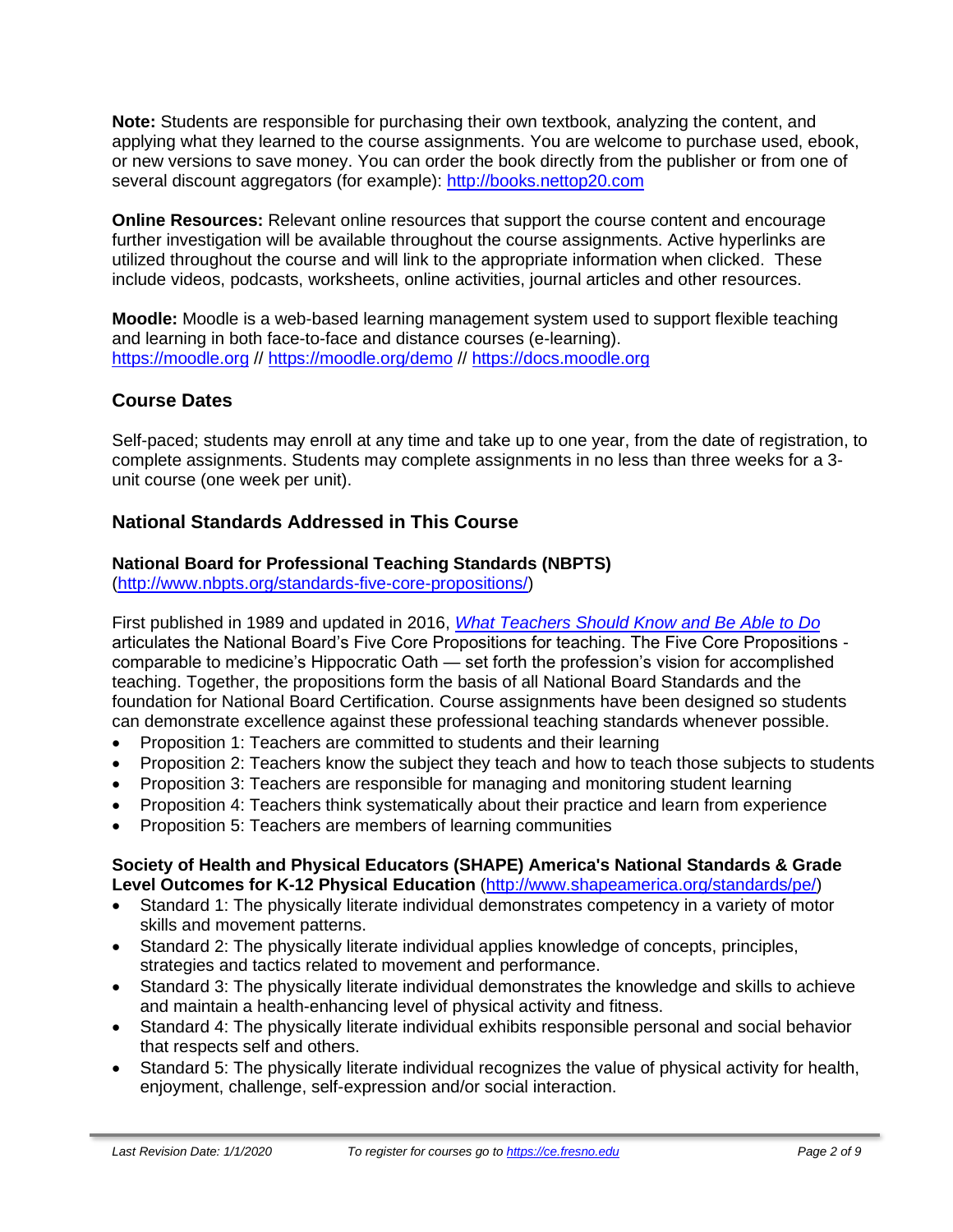**National Standards for Physical Education (NASPE, 2008) Advanced Standards for Physical Education** [\(http://www.shapeamerica.org/standards/petestandards.cfm\)](http://www.shapeamerica.org/standards/petestandards.cfm)

# **Continuing Education Program Student Learning Outcomes**

| CE <sub>1</sub> | Demonstrate proficient written communication by articulating a clear focus,<br>synthesizing arguments, and utilizing standard formats in order to inform and<br>persuade others, and present information applicable to targeted use.                                    |
|-----------------|-------------------------------------------------------------------------------------------------------------------------------------------------------------------------------------------------------------------------------------------------------------------------|
| CE <sub>2</sub> | Demonstrate comprehension of content-specific knowledge and the ability to apply it<br>in theoretical, personal, professional, or societal contexts.                                                                                                                    |
| CE <sub>3</sub> | Reflect on their personal and professional growth and provide evidence of how such<br>reflection is utilized to manage personal and professional improvement.                                                                                                           |
| CE <sub>4</sub> | Apply critical thinking competencies by generating probing questions, recognizing<br>underlying assumptions, interpreting and evaluating relevant information, and<br>applying their understandings to the professional setting.                                        |
| CE <sub>5</sub> | Reflect on values that inspire high standards of professional and ethical behavior as<br>they pursue excellence in applying new learning to their chosen field.                                                                                                         |
| CE <sub>6</sub> | Identify information needed in order to fully understand a topic or task, organize that<br>information, identify the best sources of information for a given enquiry, locate and<br>critically evaluate sources, and accurately and effectively share that information. |

# **Student Learning Outcomes (SLOs) for This Course**

|                | <b>Student Learning Outcomes for This Course</b><br>By the end of this course student will be able to:                                                                                                                                            | <b>National Standards</b><br><b>Addressed in This</b><br>Course* | Continuing<br><b>Education Program</b><br><b>Student Learning</b><br><b>Outcomes</b><br>Addressed** |
|----------------|---------------------------------------------------------------------------------------------------------------------------------------------------------------------------------------------------------------------------------------------------|------------------------------------------------------------------|-----------------------------------------------------------------------------------------------------|
| 1 <sub>1</sub> | Articulate their curriculum value orientation<br>as evaluated by the completion of the<br>curriculum value orientation report<br>assignment                                                                                                       | NASPE Standard 1,<br>3-5; NBPT<br>Standard 7                     | CE <sub>2</sub>                                                                                     |
|                | 2. Articulate the differences between curriculum<br>models and compare the different curriculum<br>models to the ABC curriculum model as<br>evaluated by the completion of model report<br>and ABC curriculum development project<br>assignments. | NASPE Standards 1,<br>3-5; NBPT<br>Standard 7                    | CE <sub>2</sub>                                                                                     |
|                | 3. Articulate the steps required to develop<br>physical education curriculum as described<br>by the ABC model by the completion of the<br>ABC curriculum development project                                                                      | ASPE Standards 1,<br>3-5; NBPT<br>Standard 7                     | CE <sub>2</sub>                                                                                     |
| 4.             | Develop a physical education curriculum<br>using the ABC curriculum model by the<br>completion of the ABC curriculum<br>development project                                                                                                       | <b>ASPE Standards 1,</b><br>3-5; NBPT<br>Standard 7              | CE <sub>2</sub>                                                                                     |

\* Please refer to the section on **National Standards Addressed in This Course**

\*\* Please refer to the section on **Continuing Education Program Student Learning Outcomes**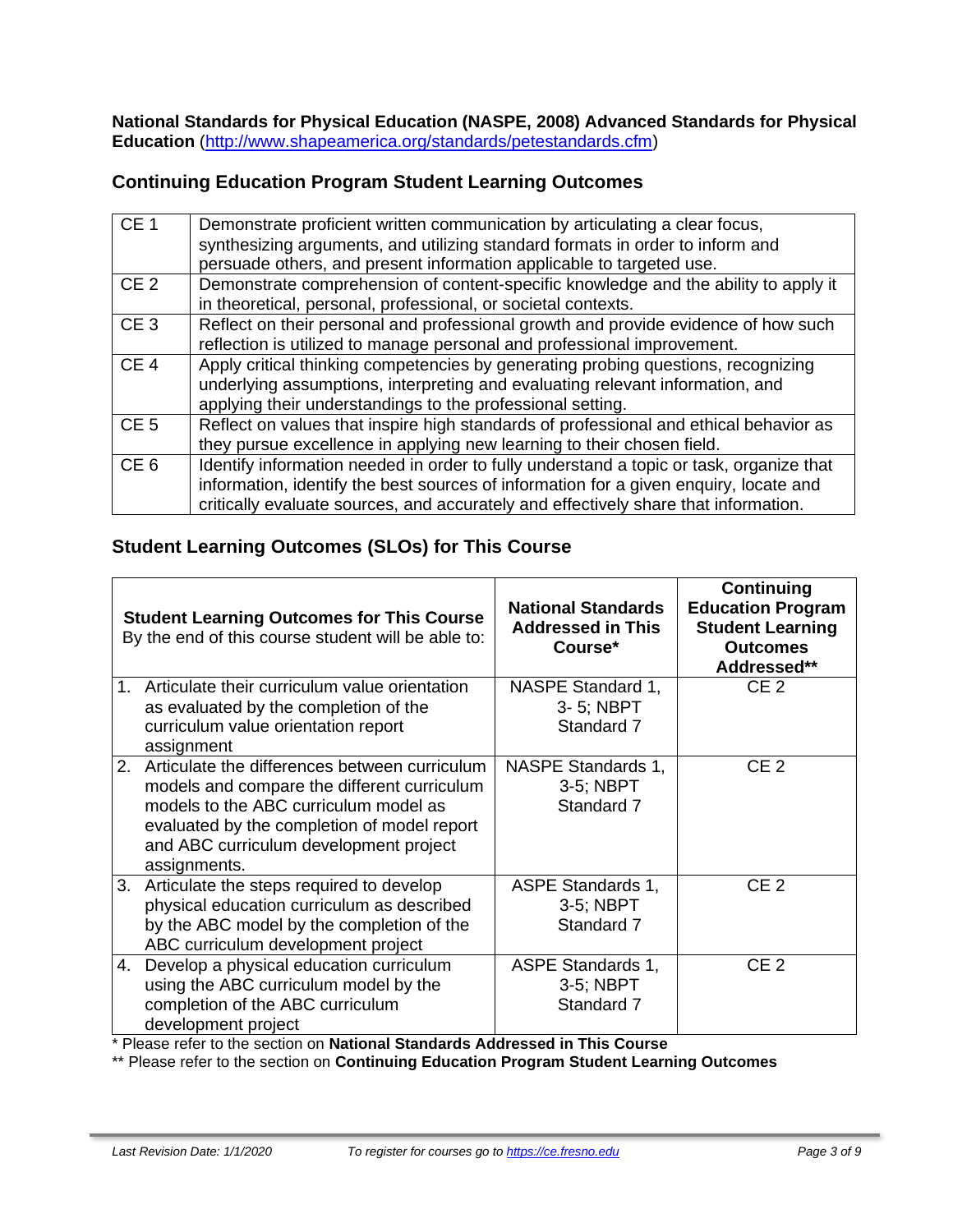# **Topics, Assignments, and Activities**

| <b>Module</b><br><b>Module Title</b>                                                                                                       | <b>Module Assignments and Activities</b>                                                                 | <b>Points</b><br><b>Possible</b><br>for Each<br><b>Assignment</b> |
|--------------------------------------------------------------------------------------------------------------------------------------------|----------------------------------------------------------------------------------------------------------|-------------------------------------------------------------------|
| <b>Welcome Module</b>                                                                                                                      | Introduction video<br>$\bullet$                                                                          |                                                                   |
|                                                                                                                                            | <b>Course Syllabus</b><br>$\bullet$                                                                      |                                                                   |
|                                                                                                                                            | Introduce Yourself Forum<br>$\bullet$                                                                    |                                                                   |
|                                                                                                                                            | <b>Moodle Online Tutorial</b><br>$\bullet$                                                               |                                                                   |
| Module $1 -$                                                                                                                               | <b>Assigned Reading</b><br>$\bullet$                                                                     |                                                                   |
| Foundation for<br>Curriculum                                                                                                               | Chapter 1<br>$\circ$                                                                                     |                                                                   |
| Development                                                                                                                                | <b>Ancillary Material to Assist Learning</b><br>$\bullet$<br>Watch Foundation of Curriculum & Curriculum |                                                                   |
|                                                                                                                                            | $\Omega$<br>Value Orientation presentations                                                              |                                                                   |
|                                                                                                                                            | <b>Assignments</b><br>$\bullet$                                                                          |                                                                   |
|                                                                                                                                            | 1.1 Definition of Curriculum forum<br>$\circ$                                                            | 10 pts                                                            |
|                                                                                                                                            | 1.2 Chapter 1 quiz<br>$\circ$                                                                            | 25 pts                                                            |
|                                                                                                                                            | 1.3 Curriculum Value Orientation Report<br>$\circ$                                                       | 25 pts                                                            |
|                                                                                                                                            | 1.4 Curriculum Value Orientation Report Forum<br>$\circ$                                                 | 15 pts                                                            |
|                                                                                                                                            | and Threaded Discussion                                                                                  |                                                                   |
| Module $2 -$                                                                                                                               | <b>Assigned Reading</b><br>$\bullet$                                                                     |                                                                   |
| <b>Physical Education</b><br>Mandates and                                                                                                  | Chapter 2<br>$\circ$<br><b>SHAPE PE Standards</b>                                                        |                                                                   |
| <b>Standards</b>                                                                                                                           | $\Omega$<br><b>State PE Standards</b><br>$\circ$                                                         |                                                                   |
|                                                                                                                                            | <b>Ancillary Material to Assist Learning</b><br>$\bullet$                                                |                                                                   |
|                                                                                                                                            | Watch Physical Education Mandates and<br>$\circ$                                                         |                                                                   |
|                                                                                                                                            | <b>Standards Presentation</b>                                                                            |                                                                   |
|                                                                                                                                            | <b>Assignments</b>                                                                                       |                                                                   |
|                                                                                                                                            | 2.1 Chapter 2 quiz<br>$\circ$                                                                            | 25 pts                                                            |
|                                                                                                                                            | 2.2 Analysis and Application Paper<br>$\circ$                                                            | 20 pts                                                            |
| Module $3 -$                                                                                                                               | <b>Assigned Reading</b><br>$\bullet$                                                                     |                                                                   |
| <b>Physical Education</b>                                                                                                                  | Chapter 3<br>$\circ$                                                                                     |                                                                   |
| <b>Curriculum Models</b>                                                                                                                   | <b>Ancillary Material to Assist Learning</b><br>$\bullet$                                                |                                                                   |
|                                                                                                                                            | Watch Physical Education Curriculum Models<br>$\circ$<br>Presentation                                    |                                                                   |
|                                                                                                                                            | <b>Assignments</b>                                                                                       |                                                                   |
|                                                                                                                                            | 3.1 Physical Education Curriculum Model Report<br>$\circ$                                                | $110$ pts                                                         |
|                                                                                                                                            | 3.2 Physical Education Curriculum Model Report<br>$\circ$                                                | 15 pts                                                            |
|                                                                                                                                            | Forum and Threaded Discussion                                                                            |                                                                   |
| Module $4-$                                                                                                                                | <b>Assigned Reading</b><br>$\bullet$                                                                     |                                                                   |
| <b>Achievement Based</b><br>Chapter 4<br>$\circ$<br><b>Physical Education</b><br><b>Ancillary Material to Assist Learning</b><br>$\bullet$ |                                                                                                          |                                                                   |
|                                                                                                                                            |                                                                                                          |                                                                   |
| Curriculum                                                                                                                                 | Watch Achievement-Based Physical Education<br>$\circ$                                                    |                                                                   |
|                                                                                                                                            | <b>Curriculum Presentation</b>                                                                           |                                                                   |
|                                                                                                                                            | <b>Assignments</b>                                                                                       | 25 pts                                                            |
|                                                                                                                                            | 4.1 Chapter 4 quiz<br>O                                                                                  |                                                                   |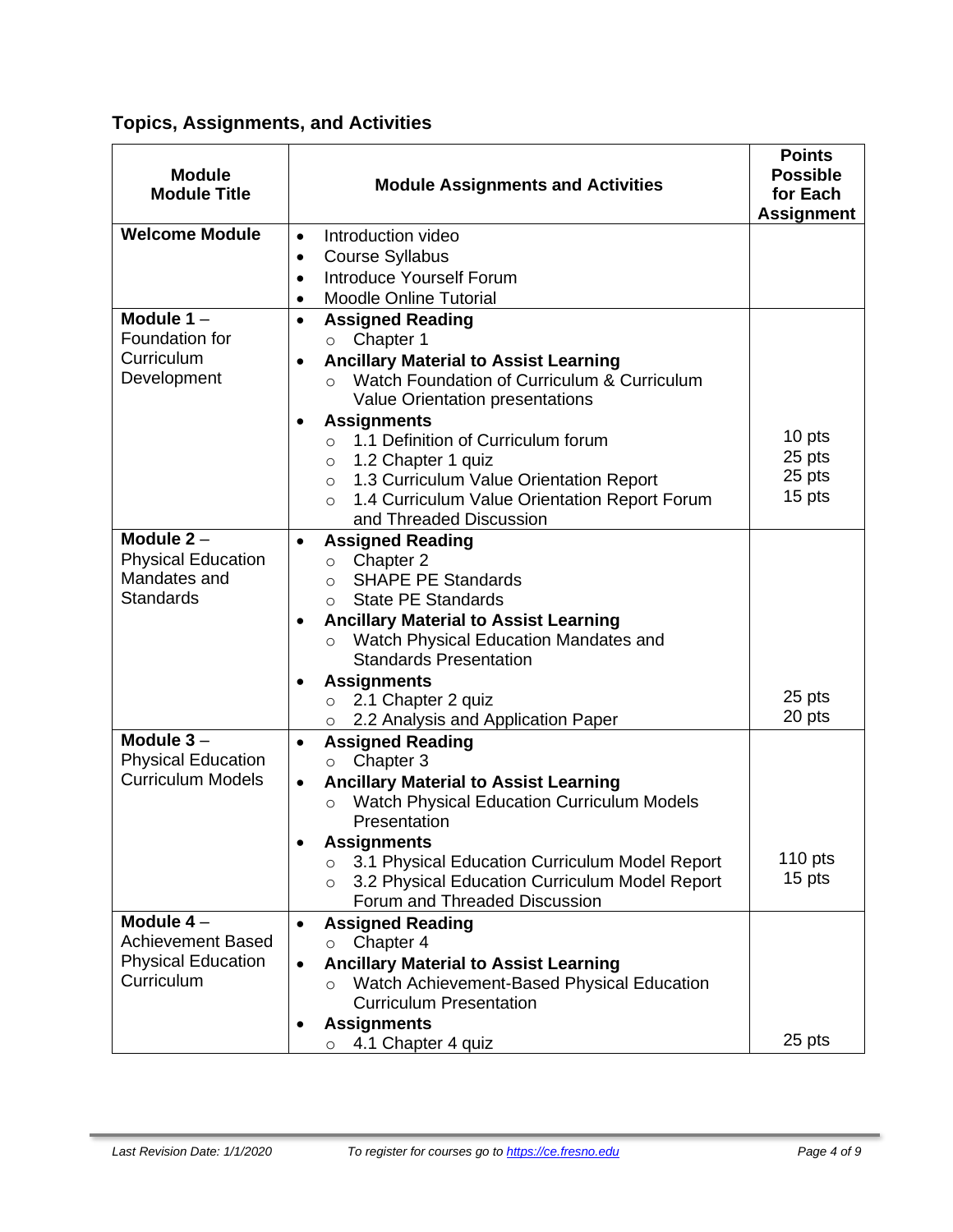| Module $5-$               | <b>Assigned Reading</b><br>$\bullet$                          |            |
|---------------------------|---------------------------------------------------------------|------------|
| Establishing              | Chapter <sub>5</sub><br>$\bullet$                             |            |
| Philosophy, Goals,        | <b>Ancillary Material to Assist Learning</b><br>$\bullet$     |            |
| Objectives, and           | Watch Establishing Philosophy, Goals, Objectives,<br>$\circ$  |            |
| <b>Policies</b>           | and Policies Presentation                                     |            |
|                           | Example complete curriculum models<br>$\circ$                 |            |
|                           | Curriculum model template<br>$\circ$                          |            |
|                           | <b>Assignments</b><br>$\bullet$                               |            |
|                           | 5.1 Chapter 5 Learning Activities                             | 10 pts     |
| Module $6-$               | <b>Assigned Reading</b>                                       |            |
| Program Planning          | Chapter 6<br>$\circ$                                          |            |
|                           | <b>Ancillary Material to Assist Learning</b><br>$\bullet$     |            |
|                           | <b>Watch Program Planning Presentations</b><br>$\circ$        |            |
|                           | Example complete curriculum models<br>$\circ$                 |            |
|                           | Curriculum model template<br>$\circ$                          |            |
|                           | <b>Assignments</b><br>$\bullet$                               | 10 pts     |
|                           | 6.1 Chapter 6 Learning Activities                             |            |
| Module $7 -$              | <b>Assigned Reading</b><br>$\bullet$                          |            |
| <b>Program Evaluation</b> | Chapter 7, 11, & 12<br>$\circ$                                |            |
|                           | <b>Ancillary Material to Assist Learning</b><br>$\bullet$     |            |
|                           | <b>Watch Program Evaluation Presentations</b><br>$\circ$      |            |
|                           | <b>Assignments</b>                                            |            |
|                           | 7.1 Analysis and Application Paper<br>$\circ$                 | 20 pts     |
| Module $8-$               | <b>Assignments</b><br>$\bullet$                               |            |
| <b>Final ABC</b>          | 8.1 ABC Curriculum Project<br>$\circ$                         | 95 pts     |
| <b>Curriculum Project</b> |                                                               |            |
|                           | Course Wrap-up-<br><b>Final Reflection Forum</b><br>$\bullet$ |            |
| Grading and               | <b>Course Evaluation</b><br>$\bullet$                         |            |
| Evaluation                | <b>Course Completion Checklist</b><br>$\bullet$               |            |
|                           | <b>Grade Request / Transcript Request</b>                     |            |
|                           | <b>TOTAL POINTS</b>                                           | 405 points |

# **Grading Policies, Rubrics, and Requirements for Assignments**

#### **Grading Policies**

- Assignments will be graded per criteria presented in the course rubrics.
- $A = 90-100\%$  and  $B = 80-89\%$ , (anything below 80% will not receive credit.)
- The discernment between an A or a B letter grade is at the discretion of the instructor based on the quality of work submitted (see course rubrics).
- Coursework falling below a B grade will be returned with further instructions.
- All assignments must be completed to receive a grade and are expected to reflect the quality that teacher-training institutions require of professional educators. If completed assignments do not meet this standard, students will be notified with further instructions from the instructor.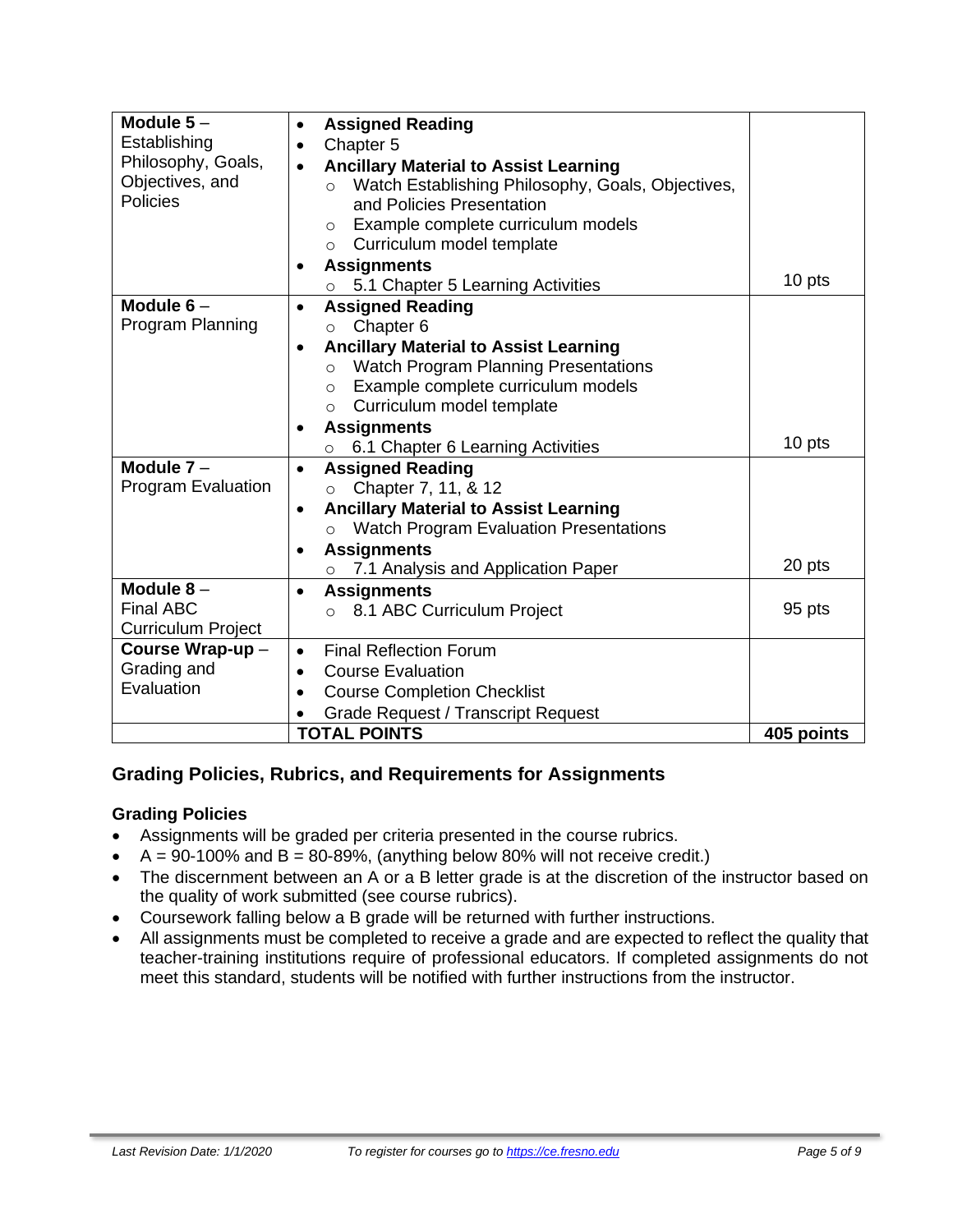#### **Grading Rubrics**

| Grade     | <b>Percent</b> | <b>Description</b> | <b>Rubric</b>                                                                                                                                                                                      |
|-----------|----------------|--------------------|----------------------------------------------------------------------------------------------------------------------------------------------------------------------------------------------------|
| A         | 90-100%        | Excellent          | Meets all course/assignment<br>requirements, significant evidence of<br>subject mastery - excellent<br>demonstration of graduate level<br>professional development scholarship.                    |
| В         | 80-89%         | Very good          | Adequately meets the criteria for all<br>course/assignment requirements -<br>demonstrates subject competency and<br>very good graduate level professional<br>development scholarship.              |
| <b>NC</b> | Below 80%      | Unacceptable       | Does not meet the minimum criteria for<br>all course/assignment requirements and<br>demonstrated little, if any, evidence of<br>acceptable graduate level professional<br>development scholarship. |

#### **Writing Requirements**

- **Superior:** Writing is clear, succinct, and reflects graduate level expectations. Clearly addresses all parts of the writing task. Maintains a consistent point of view and organizational structure. Include relevant facts, details, and explanations.
- **Standard:** Writing is acceptable with very few mistakes in grammar and spelling. Addresses most parts of the writing task. Maintains a mostly consistent point of view and organizational structure. Include mostly relevant facts, details, and explanations.
- **Sub-standard:** Writing contains noticeable mistakes in grammar and spelling. Does not address all parts of the writing task. Lacks a consistent point of view and organization structure. May include marginally relevant facts, details, and explanations.

#### **Lesson Plan Requirements**

- **Superior:** Instructional goals and objectives clearly stated. Instructional strategies appropriate for learning outcome(s). Method for assessing student learning and evaluating instruction is clearly delineated and authentic. All materials necessary for student and teacher to complete lesson clearly listed.
- **Standard:** Instructional goals and objectives are stated but are not easy to understand. Some instructional strategies are appropriate for learning outcome(s). Method for assessing student learning and evaluating instruction is present. Most materials necessary for student and teacher to complete lesson are listed.
- **Sub-standard:** Instructional goals and objectives are not stated. Learners cannot tell what is expected of them. Instructional strategies are missing or strategies used are inappropriate. Method for assessing student learning and evaluating instruction is missing. Materials necessary for student and teacher to complete lesson are missing.

#### **Discussion Forum Requirements**

- **Superior:** Response was at least 1 page (3 fully developed paragraphs) in length. Thoroughly answered all the posed questions, followed all the assignment directions, proper grammar and no spelling errors. Language is clear, concise, and easy to understand. Uses terminology appropriately and is logically organized.
- **Standard:** Response was ½ to 1 page in length (2-3 fully developed paragraphs). Answered all the questions but did not provide an in-depth analysis, followed most of the assignment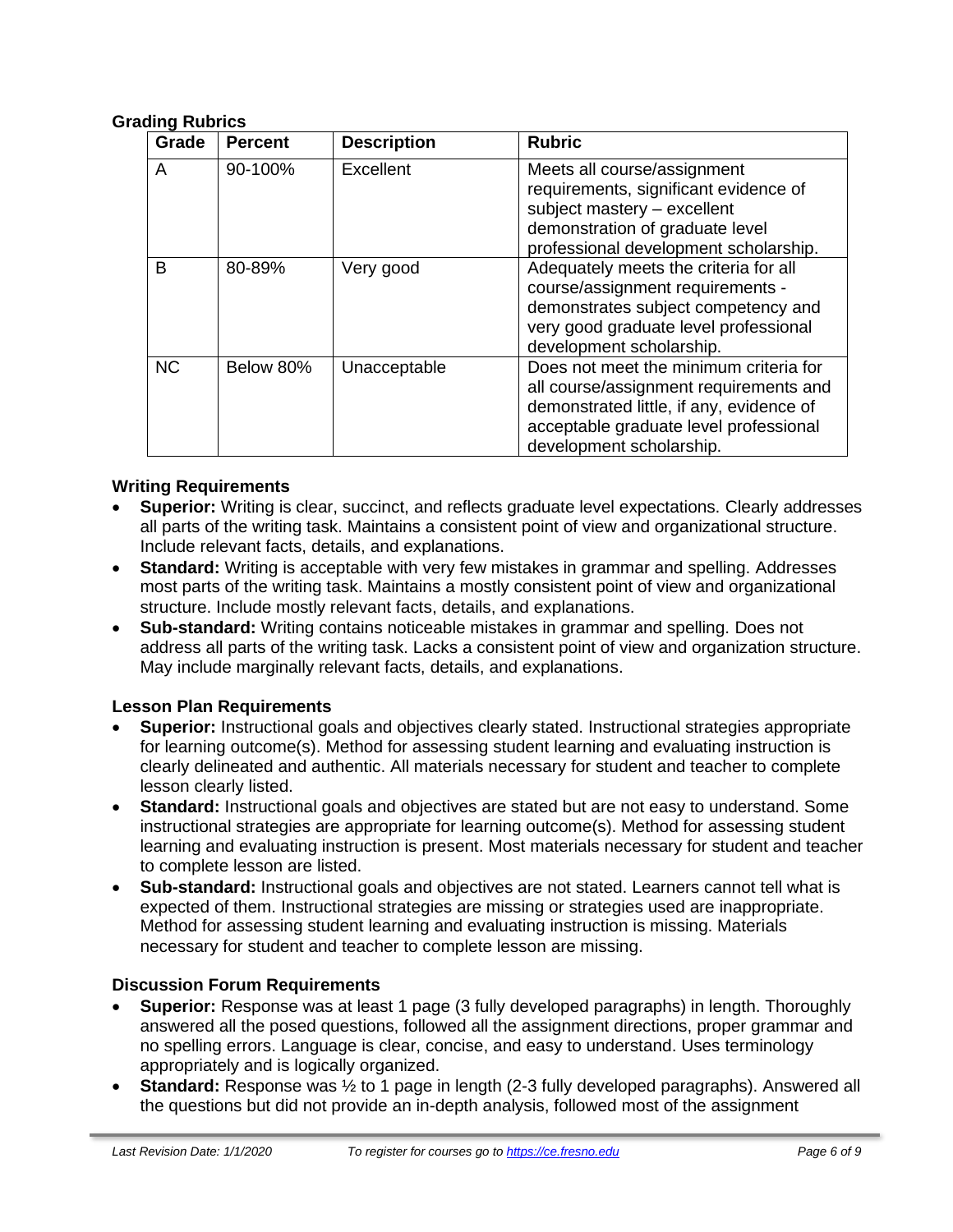directions, proper grammar and no spelling errors. Language is comprehensible, but there a few passages that are difficult to understand. The organization is generally good.

• **Sub-standard:** Response was less than ½ page in length (1 paragraph). Did not answer all the required questions and/or statements or responses were superficial, vague, or unclear, did not follow the assignment directions, many grammar and spelling errors. Is adequately written, but may use some terms incorrectly; may need to be read two or more times to be understood.

#### **Instructor/Student Contact Information**

Throughout the course participants will be communicating with the instructor and their classmates on a regular basis using asynchronous discussion forums. A virtual office is utilized for class questions and students are provided with instructor contact information in the event they want to make email or phone contact. In addition, students are encouraged to email or phone the instructor at any time. Students will also receive feedback on the required assignments as they are submitted.

### **Discussion Forums**

Participation is an important expectation of this course and all online courses. Online discussions promote reflection and analysis while allowing students to appreciate and evaluate positions that others express. While students may not be engaging with the same students throughout this course they will be expected to offer comments, questions, and replies to the discussion question whenever possible. The faculty role in the discussion forum is that of an observer and facilitator.

### **Coursework Hours**

Based on the Carnegie Unit standard, a unit of graduate credit measures academic credit based on the number of hours the student is engaged in learning. This includes all time spent on the course: reading the textbook, watching videos, listening to audio lessons, researching topics, writing papers, creating projects, developing lesson plans, posting to discussion boards, etc. Coursework offered for FPU Continuing Education graduate credit adheres to 45 hours per semester unit for the 900-level courses. Therefore, a student will spend approximately 90 hours on a typical 2-unit course or 135 hours on a typical 3-unit course.

## **Services for Students with Disabilities**

Students with disabilities are eligible for reasonable accommodations in their academic work in all classes. In order to receive assistance, the student with a disability must provide the Academic Support Center with documentation, which describes the specific disability. The documentation must be from a qualified professional in the area of the disability (i.e. psychologist, physician or educational diagnostician). Students with disabilities should contact the Academic Support Center to discuss academic and other needs as soon as they are diagnosed with a disability. Once documentation is on file, arrangements for reasonable accommodations can be made. For more information and for downloadable forms, please go to [https://www.fresno.edu/students/academic](https://www.fresno.edu/students/academic-support/services-students-disabilities)[support/services-students-disabilities.](https://www.fresno.edu/students/academic-support/services-students-disabilities)

## **Plagiarism and Academic Honesty**

All people participating in the educational process at Fresno Pacific University are expected to pursue honesty and integrity in all aspects of their academic work. Academic dishonesty, including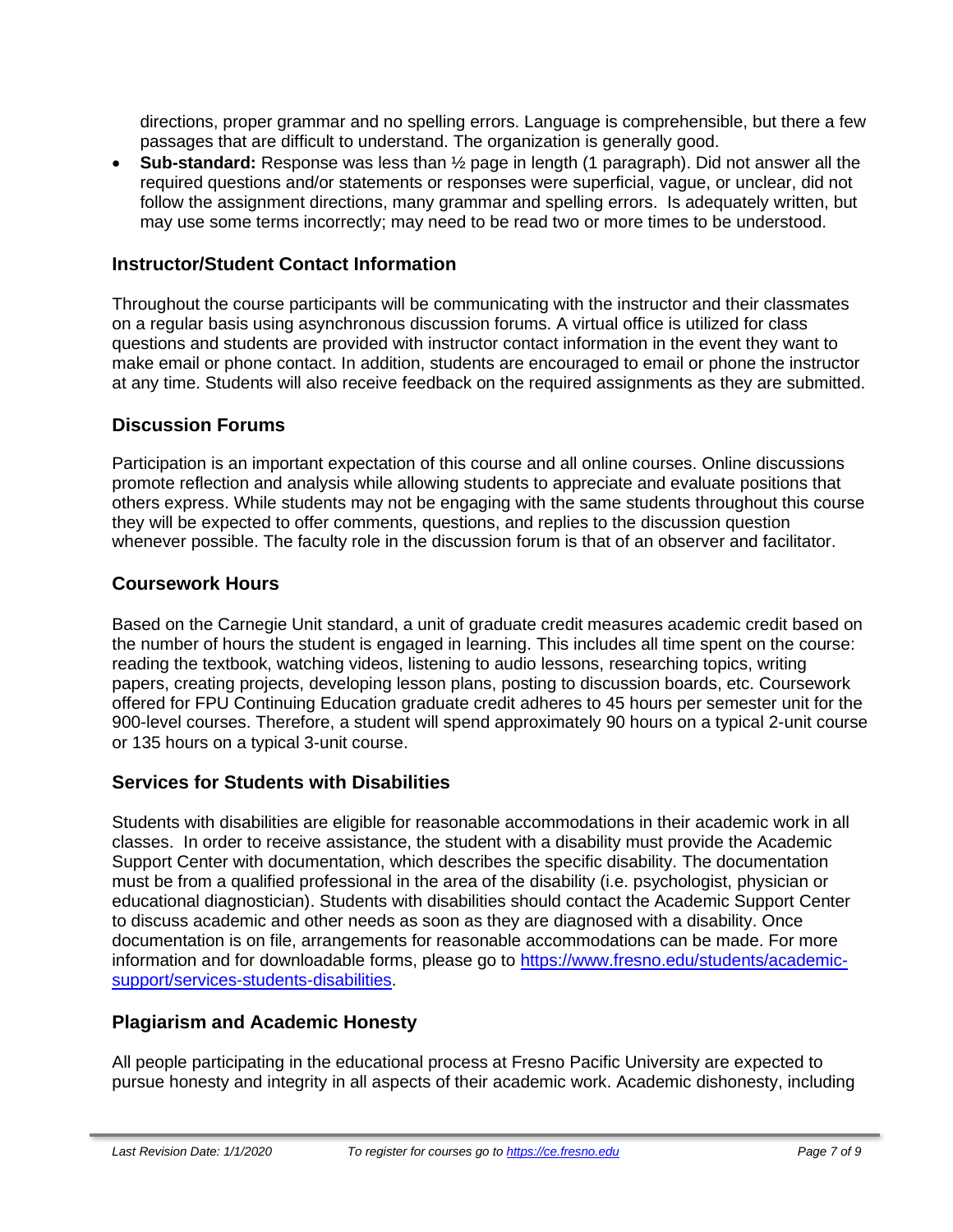plagiarism, will be handled per the procedures set forth in the Fresno Pacific University Catalogue <https://www.fresno.edu/students/registrars-office/academic-catalogs>

## **Technology Requirements**

To successfully complete the course requirements, course participants will need Internet access, can send and receive email, know how to manage simple files in a word processing program, and have a basic understanding of the Internet. Please remember that the instructor is not able to offer technical support. If you need technical support, please contact your Internet Service Provider.

**Moodle:** This course will be delivered totally online. Moodle is a learning management system that provides students access to online resources, documents, graded assignments, quizzes, discussion forums, etc. Moodle is easy to learn and has a friendly user interface. To learn more about Moodle, go to [https://docs.moodle.org/33/en/Student\\_FAQ.](https://docs.moodle.org/33/en/Student_FAQ) There are also some student tutorials on the Center for Online Learning website at Fresno Pacific University - [https://col.fresno.edu/student.](https://col.fresno.edu/student)

**Moodle Site Login and Passwords:** Students will need to have internet access to log onto [https://ce-connect.fresno.edu.](https://ce-connect.fresno.edu/) The username and password numbers for Moodle access will be sent to you by the university using the email address you submitted at the time of registration. The instructor will then contact you with a welcome communication. If you need help with your username and password recovery, please contact the Continuing Education office at (800) 372- 5505 or (559) 453-2000 during regular office hours - Mon-Fri 8:00 am to 5:00 pm. or email them at [prof.dev@fresno.edu.](mailto:prof.dev@fresno.edu)

**Getting Help with Moodle:** If you need help with Moodle, please contact the Center for Online Learning (COL), by telephone or the website. Help by phone (559) 453-3460 is available Mon-Thurs 8:00 am to 8:00 pm and on Fridays from 8:00 am to 5:00 pm, or by filling out a "Request Services" form at [https://col.fresno.edu/contact/request-services.](https://col.fresno.edu/contact/request-services) Please identify that you are with the "School = Continuing Education".

## **Final Course Grade and Transcripts**

When all work for the course has been completed, students will need to logon to the Continuing Education website [\(https://ce.fresno.edu/my-account\)](https://ce.fresno.edu/my-account) and "Request Final Grade". Once the instructor receives the requests and submits the grade online, students may log back in to view their Final Grade Report or order transcripts online. Please allow at least two weeks for the final grade to be posted. For more information, see the Continuing Education Policies and Procedures at [https://ce.fresno.edu/ce-policies-and-procedures.](https://ce.fresno.edu/ce-policies-and-procedures)

## **University Policies and Procedures**

Students are responsible for becoming familiar with the information presented in the Academic Catalog and for knowing and observing all policies and procedures related to their participation in the university community. A summary of university policies may be found on the university website at [https://www.fresno.edu/students/registrars-office/academic-catalogs.](https://www.fresno.edu/students/registrars-office/academic-catalogs)